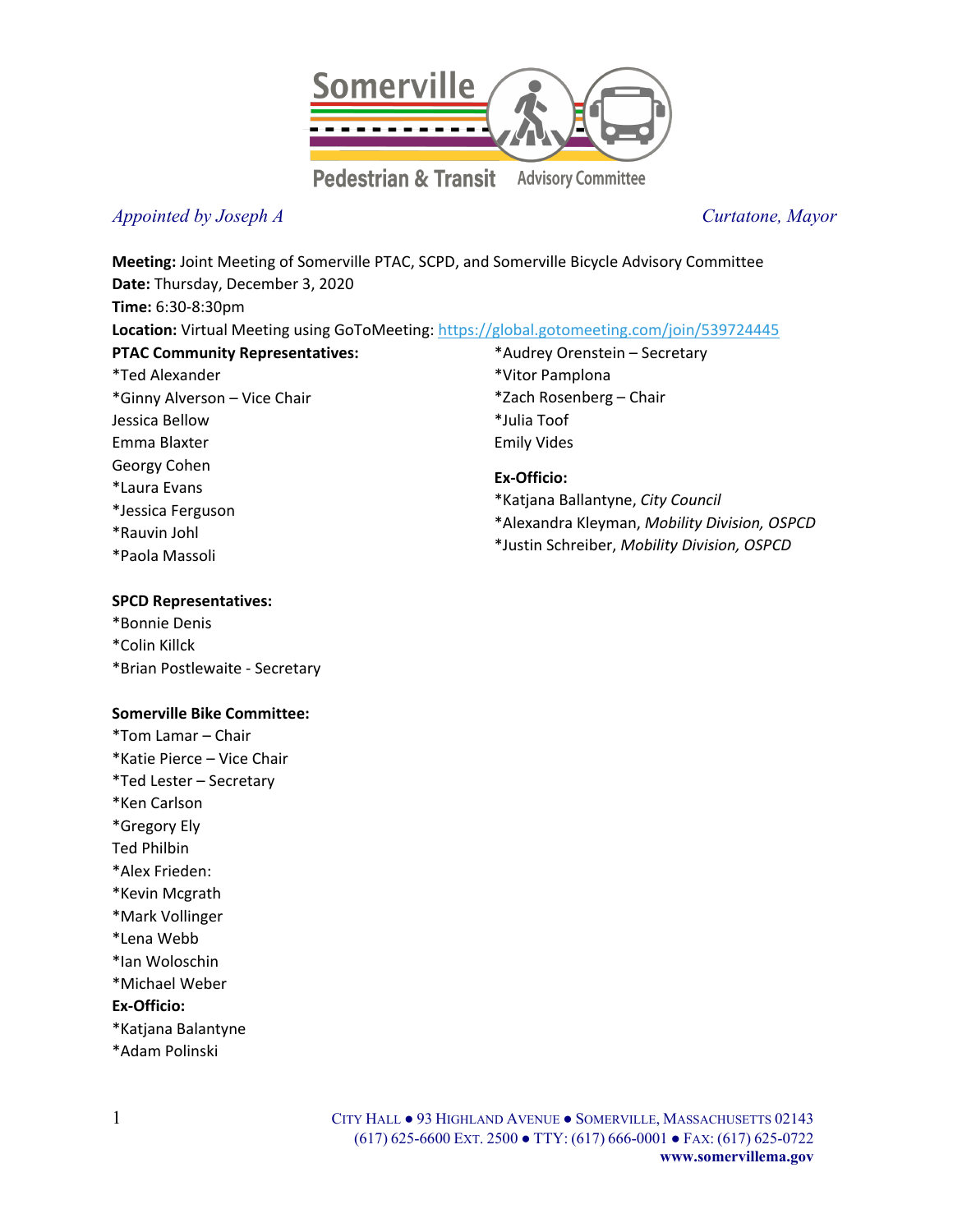#### \*=present

#### **Guests:**

Haleemah Qureshi - *CoS Engineering Project Manager with the City of Somerville Engineering Division Jason Schrieber - Senior design principal with Stantech Andy Reker - Cambridge city employee, Somerville resident Arah Schuur - Somerville resident, volunteer with bike committee George Schneeloch - Union Square Resident Nate Kaufman Derek Hug - engineer with Stantech Jordan Safer - Somerville resident Michelle Moon - Summer Street resident Martin Pivilic - Somerville resident*

#### **Acting Secretary:** Jessica Ferguson

#### **Call to order:** 6:35 PM

#### **Agenda Item 1: Meeting structure**

- 1. Tom Lamar called the meeting to order as the chair of the bike committee.
- 2. Noted that this meeting, although during the Somerville Bike Committee's usual meeting slot, should be considered a simultaneous meeting of the Bike Committee, the Pedestrian Transit Advocacy Committee, and the Commission on Persons with Disabilities.
- 3. Should any vote come up, would be handled separately by each body.

### **Agenda Item 2: Proposed Transit-Pedestrian-Bicycle Summit**

- 1. Ken Carlson took the floor to describe plans for a joint advocacy summit
- 2. Currently being planned by Zach Rosenberg, Arah Schuur, and Ken Carlson.
	- a. Goals are to bring together advocates for all communities, the city staff, and elected officials, as well as members of the public.
	- b. Ideal output is a three year platform to make getting around Somerville less carbon dependent and more equitable.
	- c. Invitees will include pedestrian groups, cyclist groups, transit advocates, and persons with disabilities. Some groups that will be invited include the three committees in this meeting, Livable Streets, STEP, Transportation for Massachusetts, SPAC, Somerville Bike Safety, Friends of the Community Path, Blue Bikes, the MBTA, Transit Matters, the Climate Coalition of Somerville, and the Vision Zero task force, as well as interested members of the public.
- 3. Tentatively, the summit will be a 90 minute meeting taking place in early February. The proposed structure is to spend half the time sharing goals and visions, and for the second half to have either a moderated panel discussion or breakout sessions with a mixture of advocates from different groups.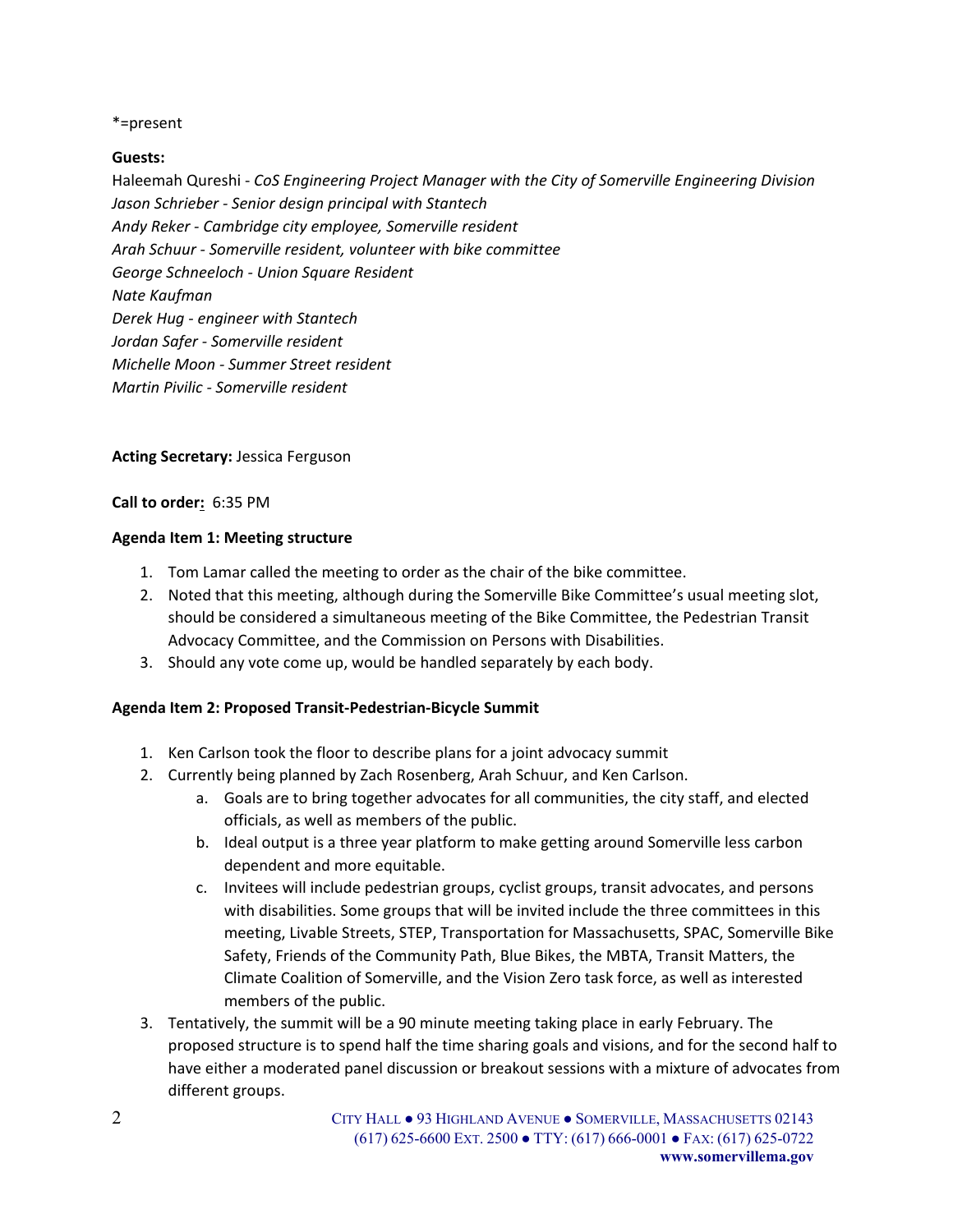- 4. Emails will be sent to each group to solicit feedback on the summit plans.
- 5. Katie Pierce asked how guests could get involved. Ken noted that the minutes will have contact information for the various committees.
- 6. Bonnie suggested that people with disabilities should be called out explicitly as part of the summit planning as having separate interests than pedestrians and other transit users; Ken agreed and invited Bonnie to represent the SPCD on summit planning.

Contact Info:

Ken Carlson: kencarlson8@gmail.com

### **Agenda Item 3: City Presentation on the Spring Hill Sewer Separation Project**

- 1. Haleemah Qureshi, Engineering Project Manager with the City of Somerville Engineering Division gave an overview of the project scope.
	- a. The overall project was prompted by the need to upgrade stormwater and sewer infrastructure. In this area, sewer pipes date back to the 1800s and water mains date back to the early 1900s. The stormwater and sanitary sewer are combined in this area.
	- b. Doing this work will alleviate flooding and improve water quality.
	- c. Due to the amount of underground work requiring digging up the street, aboveground work on the street should also be done at this time.
	- d. The project area is limited to the area impacted by the utility work. There are two major areas under discussion, Project Area 1 and Project Area 2. Project Area 1 will be moving forward in 2021; Project Area 2 is still at a concept stage.
	- e. Within Project Area 1, the major roads affected are Central, School, Highland Avenue, and Summer Street.
- 2. Community outreach began with the first meeting in January 2020; a second community meeting will take place in two weeks.
	- a. The first public meeting was held in a workshop style, and got 45 participants. The survey was posted online and got an additional 149 responses.
	- b. Haleemah noted that when compared to the census responses of residents living in the project area, the survey got a very different mix of the population when considering work commute modes.
		- i. The Spring Hill Project Survey got 71% bikes, 13% Other, 14% Drivers
		- ii. The census shows 62% other, 30% drivers, 7.7% bikes.
		- iii. "Other" in these numbers includes modes like transit and pedestrians.
- 3. Viola Augustin with the Mobility Division presented on the proposed street improvements.
	- a. Intention with this project is to improve sidestreets for ADA compliance so that at least one side of each side street will be ADA compliant, including ADA bumpouts where trees narrow the sidewalk below ADA compliant widths.
	- b. School Street
		- i. Major issues raised at the public meeting and in the survey include things like poor crosswalk visibility at Cummings and how the Union Square and Gilman Square redevelopment will affect traffic on School Street.
		- ii. The major goal for School Street is to focus on traffic calming improvements, including things like improving the crosswalk at Somerville Avenue and adding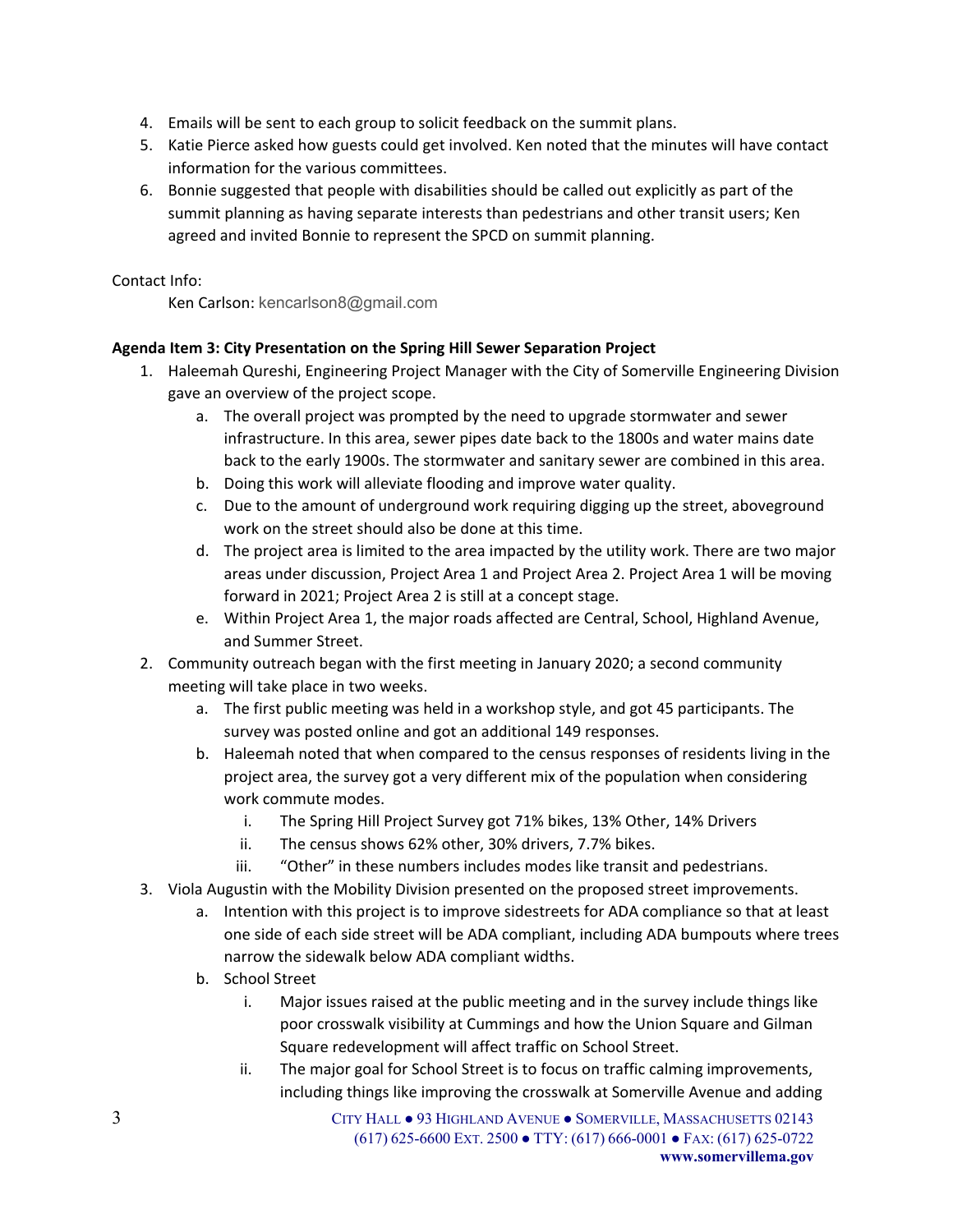many raised crosswalks on the side streets (except at Avon Street, where it would affect a bus route) and one across School Street itself. The intersection of School Street and Summer Street was singled out for particular improvements with curb extensions and crosswalks.

- c. Central Street
	- i. Issues raised include how Central is Important for connecting to the community path, the need to slow traffic, where the street is too narrow, that it needs better sidewalks, and that the existing bike lane needs upgrades.
	- ii. Viola noted that there are underground utility conflicts on the northern part that limit some options for improvements.
	- iii. Like with School Street, there will be raised crosswalks on side streets except for on Avon Street, where it would impede the bus.
	- iv. Bicycle lane on Central Street south of Summer will be redesigned to be a Copenhagen style bicycle lane, elevated slightly to be a bit above street level but below sidewalk level.
	- v. On Central Street north of Summer, the plan is to make Central Street a one way, and with removal of parking, there will be bidirectional bike lanes, with 2 foot buffers between there and the travel lane.
- d. Summer Street
	- i. Issues raised include complaints about speed, that Summer is a key link between Spring Hill and Union Square, that the bike lane is too narrow, and there needs to be wider sidewalks by Nunciato Park.
	- ii. The Summer Street plan includes adding several chicanes for traffic calming, improving the bicycle lane, and adding raised crosswalks on side streets.
	- iii. The bike lane west of Putnam would be a Copenhagen style bicycle lane like the one on Central Street. East of Putnam, the bike lane would have a wider buffer between traffic and the sidewalk.
- 4. Highland Ave
	- a. Highland Avenue plan was presented by Jason Schrieber.
	- b. Issues for Highland Avenue include cars going too fast, the need for more efficient bus transit, the demand for parking, more frequent and safer crosswalks, and more visibility for pedestrians.
	- c. Some of this is included in the Central Hill Campus Plan. Colin asked if these plans still include the city's commitment to an elevator from the new GLX station to the field; Viola said that yes that is still the plan. There will eventually be a second elevator from the field to City Hall.
	- d. Subsurface utilities cause issues with the Highland Avenue project.. The utility placements limit things like bumpouts and bus stops because curbs can't be located over utilities (they require removing the curb every time work needs to be done).
	- e. Transit on Highland
		- i. Route 88 and 90 both run on Highland and are key routes
		- ii. Central Hill Campus stops see a lot of usage
	- f. Pedestrian safety on Highland could be improved, as there are long stretches without crosswalks, so new crosswalks should be added.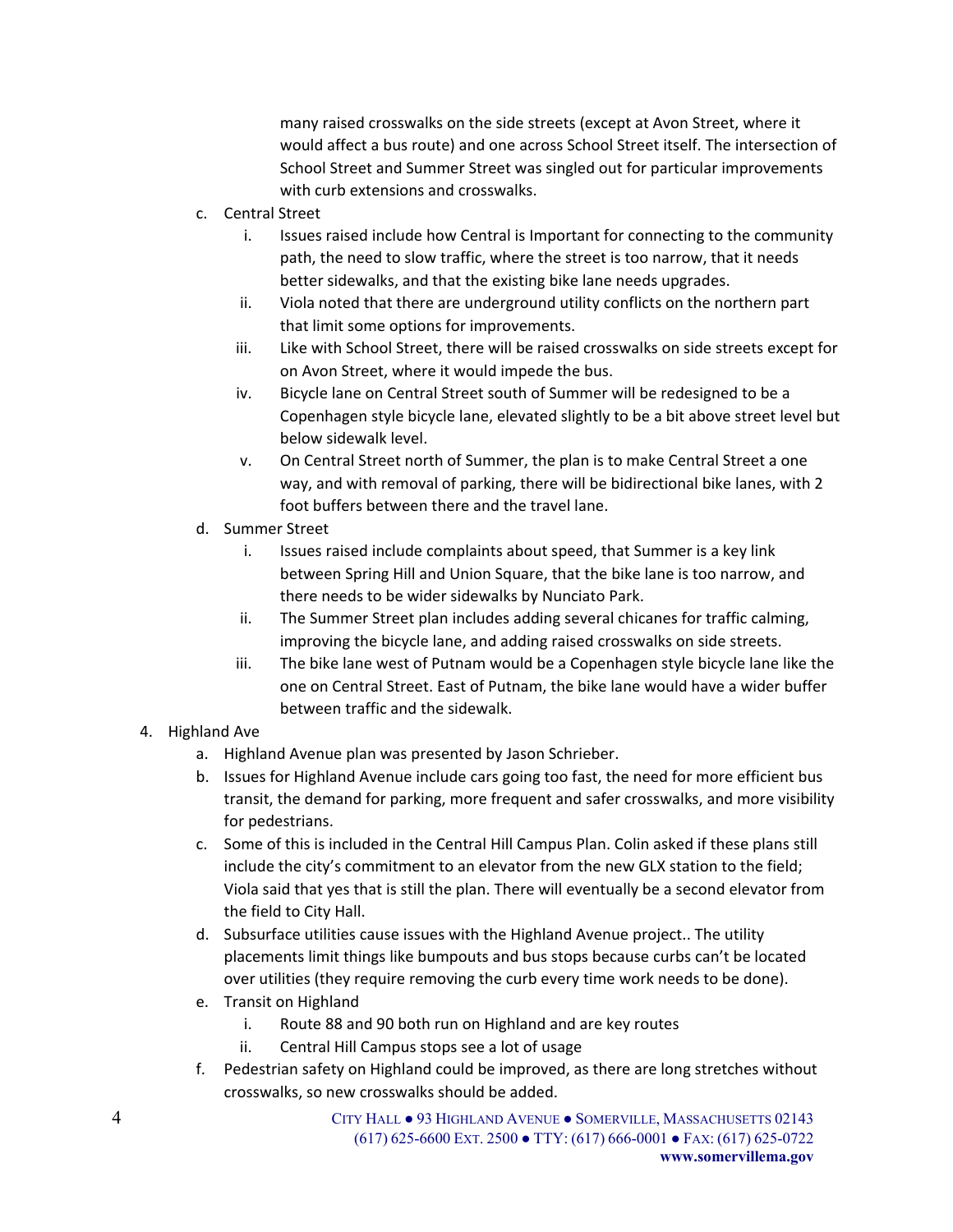- g. Bus Priority Improvements
	- i. The plan is to remove some stops and add a new stop that can be combined with later signal improvements for bus priority.
	- ii. From 13-14 stops in either direction this plan will reduce it to 9-10 stops
- h. Pedestrian safety improvements include adding ~10 new crosswalks, and creating more opportunities for pedestrians to cross safely, including with curb extensions in some areas. Making crosswalks more regular will improve the driver and pedestrian experience.
- i. Adds a bus stop at Cutter and HIghland. There are also mini queue jumps on Highland Avenue to get past the Highland/Willow intersection, and similar for Highland and Cedar.
	- 1. Adds a bus stop and mid block crossing between Crocker and Tower by the hospital, which also allows for better loading for businesses nearby.
	- 2. The stop at Benton is moved to be in front of the Armory and provide a midblock crossing
- j. Overall goal is to have a significant traffic calming impact and add some green infrastructure.
- 5. Parking impacts throughout the project are spread across providing transit priority, ADA bumpouts, traffic calming, and bike lane improvements.
- 6. Discussion Period moderated by Adam Polinski
	- a. Alex Frieden asked what was happening with Somerville Avenue in this corridor. Answer was that the streetscape design hasn't been included at this time, because that area is part of Project Area 2, and this plan covers Project Area 1 and Highland Avenue which is in both areas.
	- b. Alex Frieden asked if flex posts would be used to provide bike lane protection on Central Street. Viola answered that it's a design detail that still needs to be decided on.
	- c. Alex Frieden noted that curb extensions are great for pedestrians, but can harm cyclists by forcing them to mix in with vehicular traffic.
	- d. Bonnie asked about parking implications, specifically whether the city is looking at aligning accessibility with parking removal; with removal of general parking there should be adding new accessible spaces. Adam agreed that accessibility should be considered in this.
		- i. Colin asked that the city commit to no loss of accessible spaces.
		- ii. Bonnie said that when general parking is removed, there need to be new accessible spaces added. She also said that this is critical and should be considered explicitly at this point of the design process like other key infrastructure decisions.
	- e. Lena Webb commented that these meetings can feel like they pit advocates against one another. The overall maintenance of general parking leads to treating cyclists, pedestrians, and persons with disabilities as at odds with one another.
	- f. Ken Carlson noted the lack of cycling infrastructure other than sharrows on Highland in this plan, and added that if the intention is for cyclists to use neighborways instead of Highland Avenue, there needs to be improved wayfinding.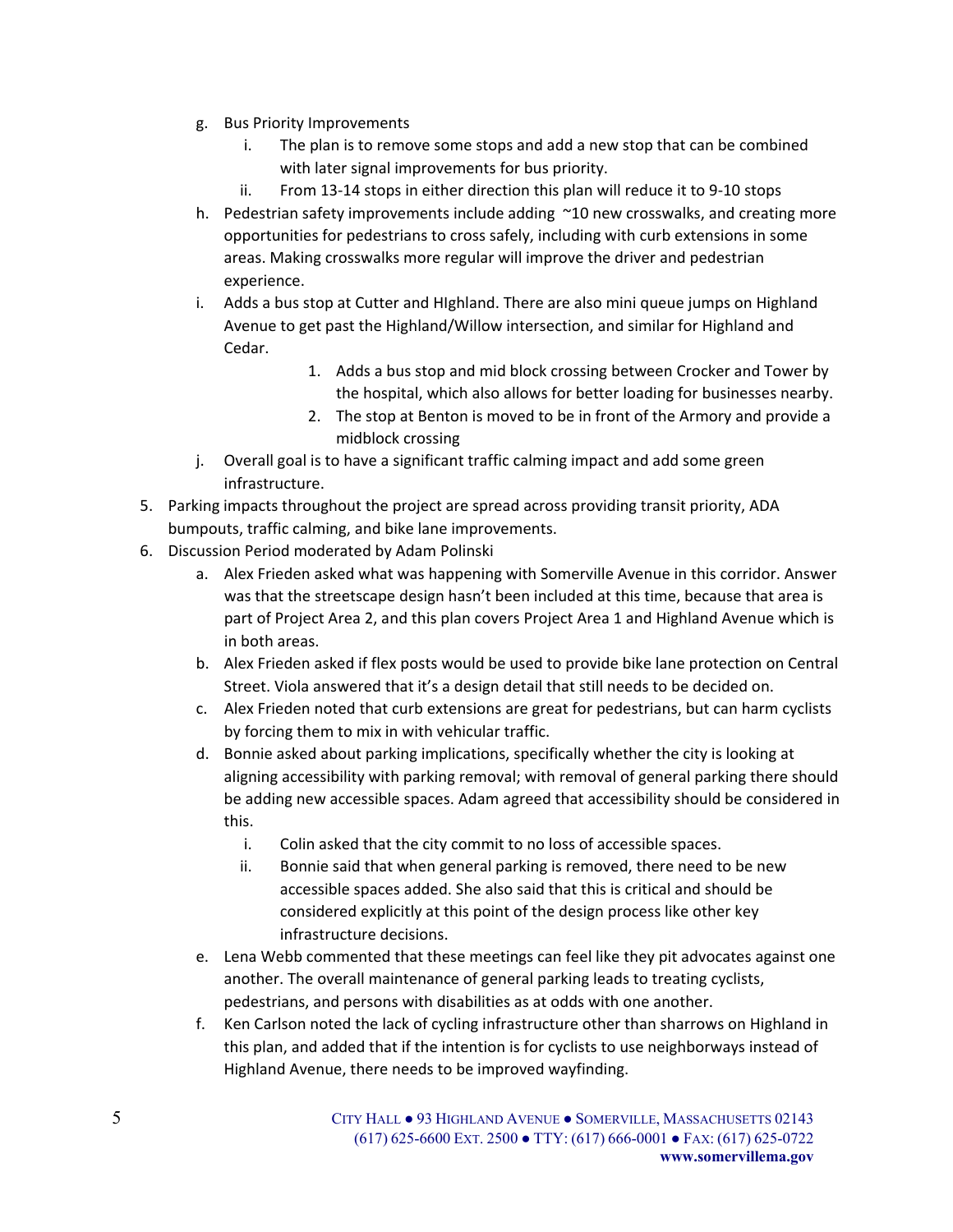- g. Mark Vollinger noted that he did not feel the committee was getting actual responses about parking impacts.
	- i. Adam responded that there are a lot of parking needs on Highland: accessible spots, business parking, and loading zones, as well as resident parking.
	- ii. Haleemah said that their goal is to respond to questions as much as possible. She also noted that the questions about how parking loss will impact accessibility is a good one, and she will commit to investigating that.
- h. Audrey asked to clarify what the modes mean in the pie charts.
	- i. Haleemah answered that the splits are between driving, biking, or other (including walking and transit) as modes to get to work, compared across responses to the survey and the census data for the project area. The goal of including this comparison was to acknowledge that the received feedback might not be as representative as we want.
	- ii. Nate commented that the skewed representation might come from the fact that Highland Avenue is currently designed for vehicles. Cyclists might respond more because their needs are being less well met.
	- iii. Jessica Ferguson acknowledged that although that might explain some of the disparity, it doesn't mean that transit users' and pedestrians' needs are being met. For example, cyclists may identify more as cyclists and see the need for improvements, while pedestrians and transit users may be less likely to selfidentify as that and join advocacy groups or think that the city will respond to their concerns.
- i. Colin commented that needs for transit users still aren't met in this plan, as there should be more north/south buses (although that requires working with the MBTA and isn't necessarily in scope here). The north/south streets in the city are often not particularly accessible for persons with disabilities because many of the streets have too steep a grade.
- j. Alex Frieden said that we have not seen any framework from the city for managing accessibility around residential corridors, and showing us the impact on accessible parking. If the city strategy here is to focus on bus service, then why is there not more space taken for it? If the goal is to preserve on street parking, the city should be more explicit about it.
	- i. Adam responded that the city tends to think of Highland Ave as less of a place to go through and more of a destination. They're considering using street space for things like specialized dropoff, and outdoor dining, etc. Focusing on through movement limited the ability to add these destination features.
- k. Lian Guertin asked if the city looked into putting in bike lanes that allow people to cross them easily to get access to the sidewalk. They also pointed out that we should try and understand what car users need in this area: is it mostly that there be parking available, regardless of speed, for example?
	- i. Adam said that combining bike lanes and sidewalk access is not always an easy solution, but we will commit to looking into it.
	- ii. Bonnie provided a link to a resource on how to provide sidewalk access and bike lanes.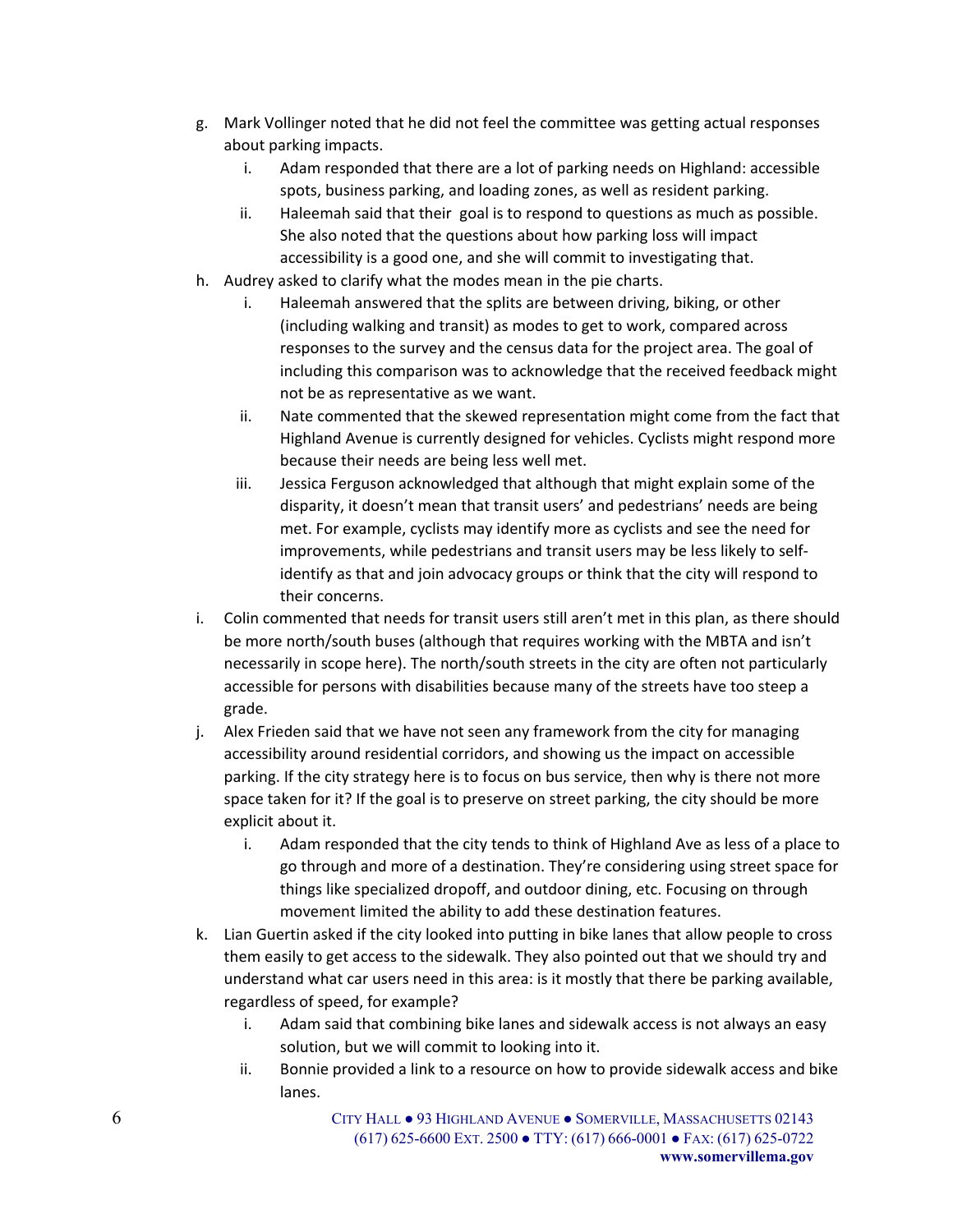- l. Tom Lamar summarized some general comments from the chat.
	- i. There is an overall lack of bicycle facilities on Highland; we don't need protected lanes everywhere, but this is a large area and we should consider adding it.
	- ii. North/south routes are necessary, especially if Highland won't have bike facilities. There should be safe and clearly signed connections between the neighborways and the community path on side streets (that are also safe) if we want cyclists to use them instead of Highland.
	- iii. Many people seem skeptical about mountable curbs.
	- iv. Adam and Viola agreed that there are two weak points here: the general lack of a network for cycling, and overall lack of knowledge about parking. Removing parking from Highland is a bigger impact than can be done in this project.
	- v. Tom noted that removing parking on Central all the way down may improve the bike facilities there.
- m. Ted Feldman asked if the MBTA had given any input on what will happen post GLX, and how the street usage will change as transit modes change, since this project focuses on transit so much. Adam said that the city views the priority of this project as pedestrians, not so much transit users.
- n. Ted Feldman asked what the plan is for cyclists turning from Highland toward neighborways. Viola said that the designers are considering left turn bicycle infrastructure off of Highland like bike boxes.
- o. Ian Woloschin said that the city should not use sharrows as part of a bike safety plan in this area. Sharrows should indicate that cycling is safe, but it needs to be safe for all users, so Highland doesn't really qualify due to traffic speeds. Viola noted that the city's goal for Highland with all this traffic calming is to slow Highland down to 20 miles per hour or less. Ian questioned whether these improvements would have the same impact at off peak times, as it seems like they require a certain level of other vehicles to deter speeding.
- p. Bonnie asked if the city says they recognize needs like accessibility, but doesn't have the data to make good decisions, why we should move forward if we're not sure it can be done well.
	- i. Haleemah responded that this project, unlike something like the Broadway project, was motivated by urgent underground infrastructure needs. This project is really designed to address increasing issues from climate change and flooding and constraints on the city related to EPA compliance and state environmental requirements for water going into waterways. The motivation is more to fix the infrastructure problems, but there are time and economic efficiency gains from doing these all together.
	- ii. Bonnie agreed that although frustrating for the committees, that makes sense, and asked for more information about what flexibility is actually available.
	- iii. Haleemah said that Project Area 1 has less flexibility than Project Area 2, because it's being done first, while Project Area 2 is still in concept phase. Some constraints can't be worked around, like subsurface utility constraints. Things like traffic calming, adding crosswalks, and moving bus stops are more flexible.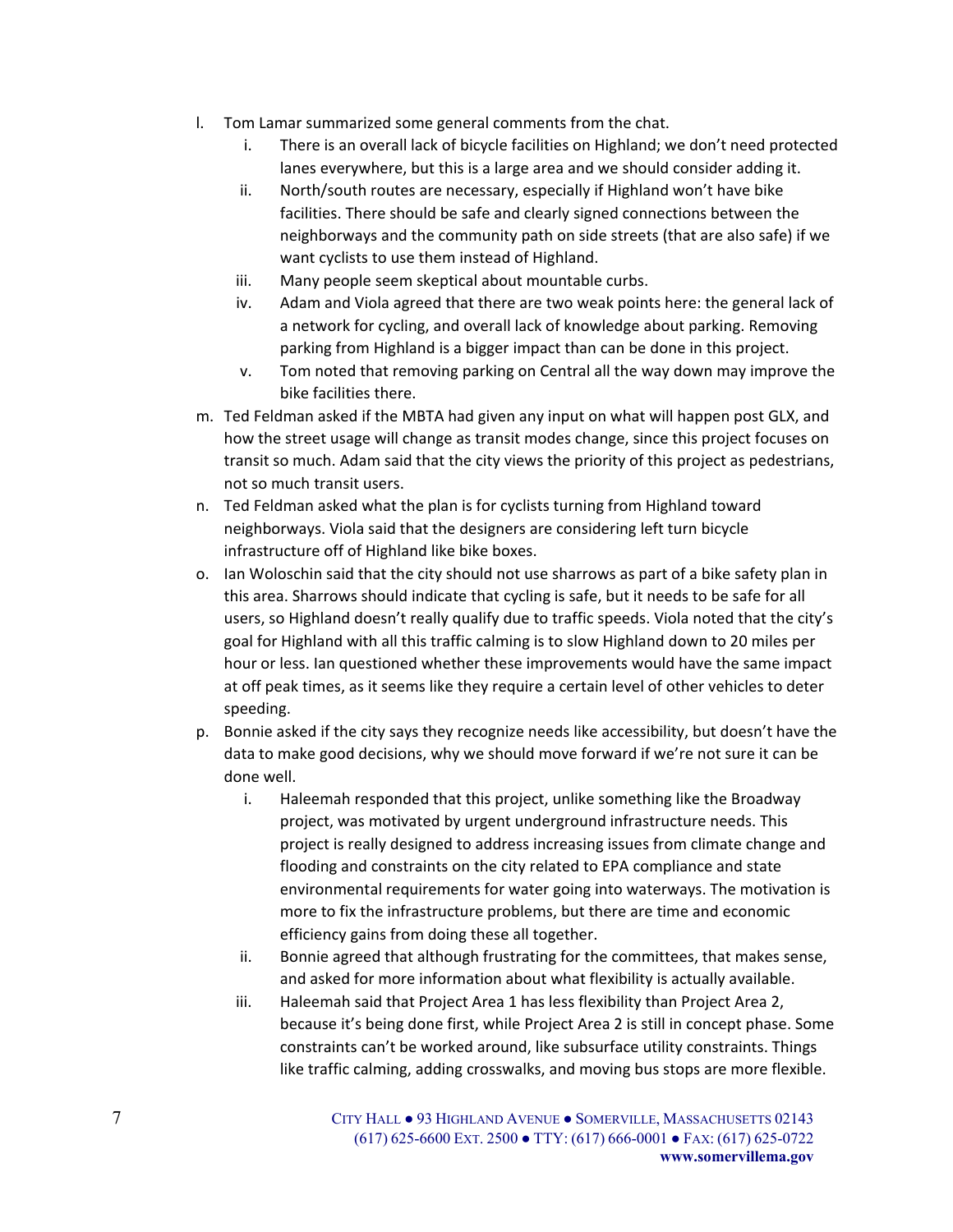- q. Gregory Ely asked if the city can look at the new zoning overhaul and transit zones for this area, specifically zones UR and MR4 and 5. When redeveloped, none of those will have residential parking permits which may reduce the residential parking demand on this corridor.
- r. Zach summarized some final thoughts:
	- i. The city should think about accessible spaces and loading zones separately from general or residential parking.
	- ii. The city should follow the vision zero guidelines to prioritize pedestrian and transit and cyclist infrastructure, and only then look at parking.
	- iii. From a pedestrian perspective there's a lot to like here; the amount of raised crosswalks are great, for example, and adding more safe crossings along major streets is great.
- s. Tom summarized some final thoughts:
	- i. Generally he agreed with Zach's opinions.
	- ii. The traffic calming elements seem great, but we need to advance the goal of people of all ages and abilities to bike through this area with quality infrastructure.
	- iii. The meeting attendees had a very mixed response to the partially raised Copenhagen-style bike lanes, so the city should provide additional engineering details about how those would be built.
	- iv. General parking and accessible parking should be treated separately.
- t. Bonnie summarized some final thoughts:
	- i. Generally she agrees with the other chairpersons.
	- ii. She was heartened that there is more alignment with the bike committee than she expected, and wants to work together to prioritize all of our needs.
- 7. Upcoming Meetings
	- a. SCPD meeting is December 8th at 6:30pm
	- b. Public meeting: December 14th at 6:30pm
	- c. PTAC meeting: December 17th at 6:30pm
	- d. SBAC meeting: next regularly scheduled in January, may have an additional scheduled meeting

**Meeting ended:** 8:47 PM

Addendum: Chat Logs

A copy of the meeting chat log is provided as part of the minutes for this meeting, unedited.

# **Chat Log**

**Ted Lester (to Everyone)**: 6:36 PM: Kevin, your audio was very weak **Ken Carlson (to Everyone)**: 6:41 PM: tom we have guests too **Ken Carlson (to Everyone)**: 6:42 PM: they should intro themselves **bonnie denis (she/her) Chair, SCPD (to Everyone)**: 6:48 PM: I'd like to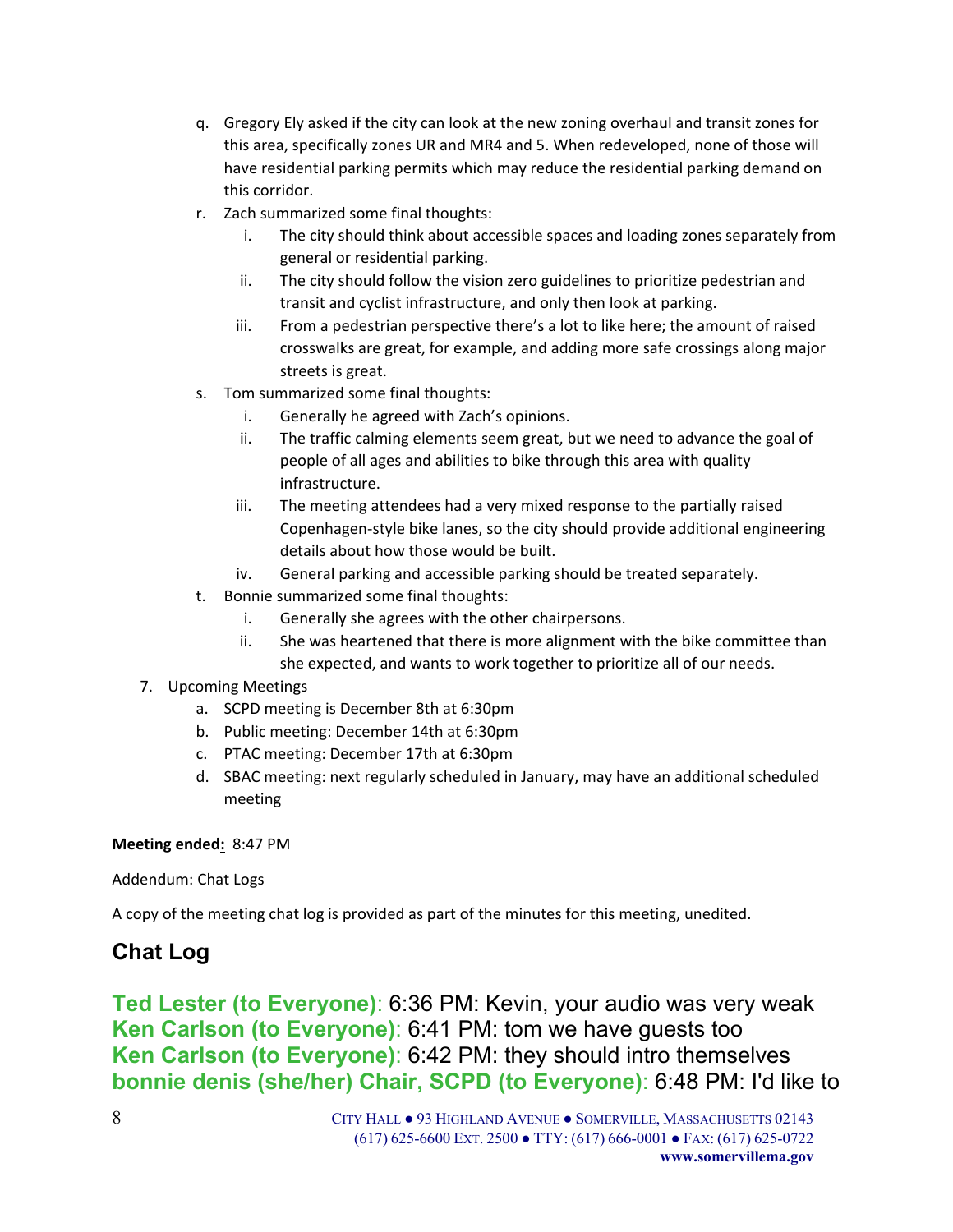suggest adding explicitly disability advocates which is broader than pedestrian

**Arah Schuur (to Everyone)**: 6:53 PM: Sorry, not sorry Bonnie! **Tom Lamar (to Everyone)**: 6:53 PM:

http://www.somervillebikes.org/contact.html

**Arah Schuur (to Everyone)**: 6:53 PM: looking forward to working with you

**Ken Carlson (to Everyone)**: 6:53 PM: kencarlson8@gmail.com **bonnie denis (she/her) Chair, SCPD (to Everyone)**: 6:54 PM: bonniemdenis@gmail.com

**Ken Carlson (to Everyone)**: 7:11 PM: Nice change to Central St with bike lanes in both directions!

**Colin (to Everyone)**: 7:12 PM: With the protected bike lanes, are hey being put in in ways that preserve accessible parking spaces? I'm also curious about how curb ramps deal with the Copenhagen elevated lane **Colin (to Everyone)**: 7:12 PM: \*they

**Gregory Ely (to Everyone)**: 7:12 PM: I have a strong vote agianst the enhanced curbs like the ones along Cambridge street in front of the school. My wife crashed her bike when a car was parked in the bike lane and she attempted remount the curb. Hard edges are really for cars over but challenging for bikes.

**Ian Woloschin (to Everyone)**: 7:14 PM: There hav also been reports of crashes on the Beacon St raised bike lane. I don't think we ever got a real confirmation or root cause of those crashes, but the assumption was issues with the mountable curb.

**Jessica Ferguson (to Everyone)**: 7:15 PM: There were also issues with the bike lane being at the same level as the sidewalk, with pedestrians walking directly in front of cyclists, and having a dip seems like it might assists

**Gregory Ely (to Everyone)**: 7:16 PM: Is it possible to remove more parking on central to have a full length bike lane?

**Alex Frieden, SBAC (to Everyone)**: 7:16 PM: It also seems the mountable curb isn't as robust as the regular curbs. There have been reports of the curb and lane starting to separate

**Jessica Ferguson (to Everyone)**: 7:16 PM: The Beacon street one is better than, say, the Vassar Street one in Cambridge, because it's more visible with the green paint, and Vassar has a lot of pedestrian traffic from MIT and Kendall, but it's still not ideal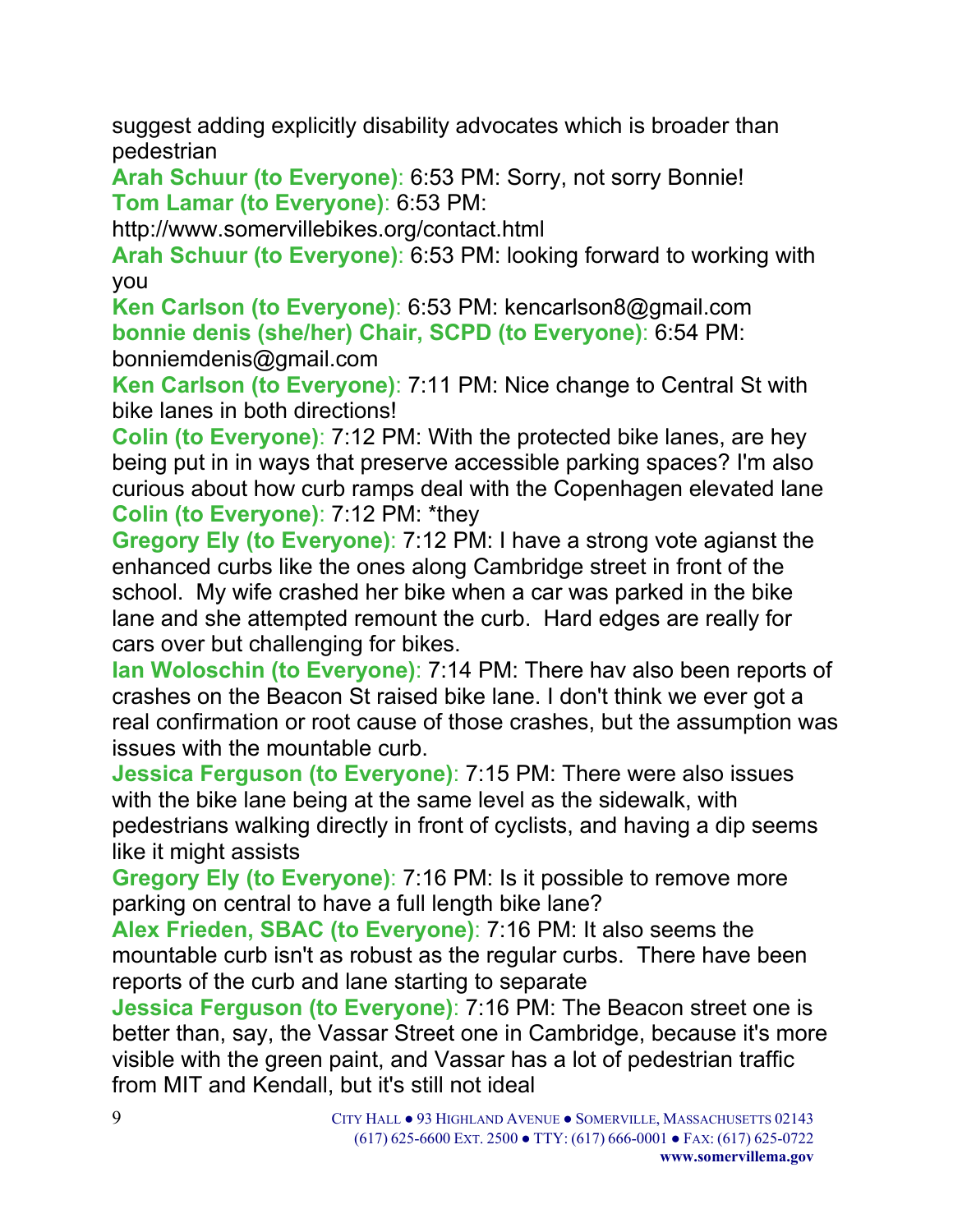**Paola Massoli (to Everyone)**: 7:16 PM: The issue on Summer is delivery vans constantly parked in the bike lanes. Just today I took another picture of a USPS and UPS both parked in the bike lane - will the raised bike lanes wih the buffer prevent a truck from hopping on the bike lane?

**Gregory Ely (to Everyone)**: 7:17 PM: Or maybe some flexposts that emegency vehicles could run over?

**Ian Woloschin (to Everyone)**: 7:17 PM: Nope. USPS regularly parks on Beacon St.

**Ted Alexander (to Everyone)**: 7:17 PM: I second Gregory Ely's suggestion to consider removing parking on Central. Glad to see the proposal to remove some parking on Summer

**Ian Woloschin (to Everyone)**: 7:17 PM: (On the mountable curb bike lane, that is)

**Michael Weber (to Everyone)**: 7:18 PM: Spring Hill is right where I live and I welcome the suggested improvements. I agree that mountable curbs are not perfect, but the current 'bike lane' going up Summer St is useless and completely ignored by people driving.

**MARK VOLLINGER (to Everyone)**: 7:18 PM: USPS parks on the entire sidwalk on summer and school street

**Alex Frieden, SBAC (to Everyone)**: 7:18 PM: Yeah, I would argue cars can still mount regular curbs but are less likely to unless there is a need **Tom Lamar (to Everyone)**: 7:19 PM: I would also very much like to see a continuous north-south bike route that is comfortable for people of all ages and abilities.It seems like removing parking to extend the Central St bike lane would be the easiest candidate, but there should definitely be a continuous north-south route somewhere in the project area **Lena Webb (she/her/hers) (to Everyone)**: 7:21 PM: Mountable curbs will literally always be mounted by a vehicle

**Lena Webb (she/her/hers) (to Everyone)**: 7:21 PM: If you have the space to do a sidewalk-level lane, it is a horrible thing to make that mountable

**Tom Lamar (to Everyone)**: 7:22 PM: I thought we'd stopped putting sharrows on the bike facility map, since sharrows don't do anything? **bonnie denis (she/her) Chair, SCPD (to Everyone)**: 7:22 PM: I understand the desire to remove parking to allow bike access but note that there is often no way for pwd to navigate these steep streets without being able to park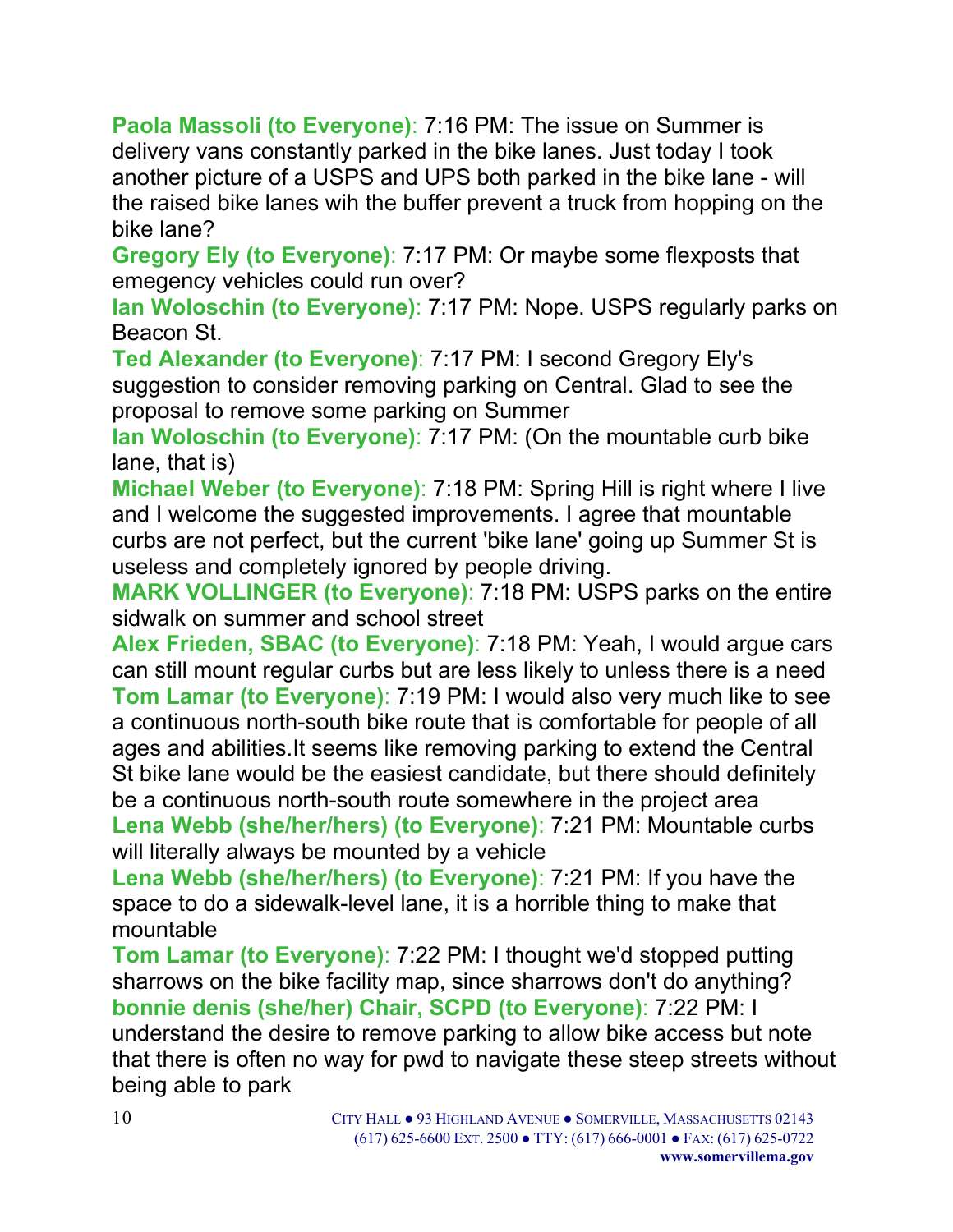**bonnie denis (she/her) Chair, SCPD (to Everyone)**: 7:23 PM: if we're going to aim for wholesale removal of general parking there need to be accessible spaces added in at regular intervals

**Kevin Mcgrath (to Everyone)**: 7:24 PM: Bonnie - that's an excellent point - is there a best practice guideline that we should consider in future proposals to try to meet more equitable needs across all users and modalities?

**Kevin Mcgrath (to Everyone)**: 7:24 PM: regarding parking intervals or to ensure that appropriate buffers between side-walk level bike lanes and parking spaces exist to allow for pwd to safely enter and exit their vehicles?

**bonnie denis (she/her) Chair, SCPD (to Everyone)**: 7:25 PM: for the latter, yes. let me dig up the link I sent to the SCPD on best practice of building out streets and sidewalks

**Kevin Mcgrath (to Everyone)**: 7:25 PM: awesome, thank you very much

**Gregory Ely (to Everyone)**: 7:26 PM: Question: Was new zoning overhaul combined with the transit overlay considered as parking demand? Nearly all of this corridor is in a transit zone is upzoned to UR and MR and those residents won't be able to procure residental parking permits as part of the new zoning overhaul and this should put significantly less demand on highland itself

**bonnie denis (she/her) Chair, SCPD (to Everyone)**: 7:26 PM: for the former, no, but the guidelines for someone qualifying for an accesible parking permit are not being able to walk 200ft which... spaces are nowhere near that plentiful (which is fine, given ability for some to use other spaces, but only if they exist)

**bonnie denis (she/her) Chair, SCPD (to Everyone)**: 7:26 PM: https://walksf.org/wp-content/uploads/2019/12/getting-to-the-curb-reportfinal-walk-sf-2019.pdf

**Tom Lamar (to Everyone)**: 7:31 PM: quick note as we're halfway through the meeting, Zach (Chair, PTAC) will now be acting as Chair to facilitate the meeting

**Audrey Orenstein (to Everyone)**: 7:33 PM: Willoow needs a LEft turn light from North to South

**Alex Frieden, SBAC (to Everyone)**: 7:36 PM: Do we have an alternative to bump outs? These tend to preclude better and safer bicycle use.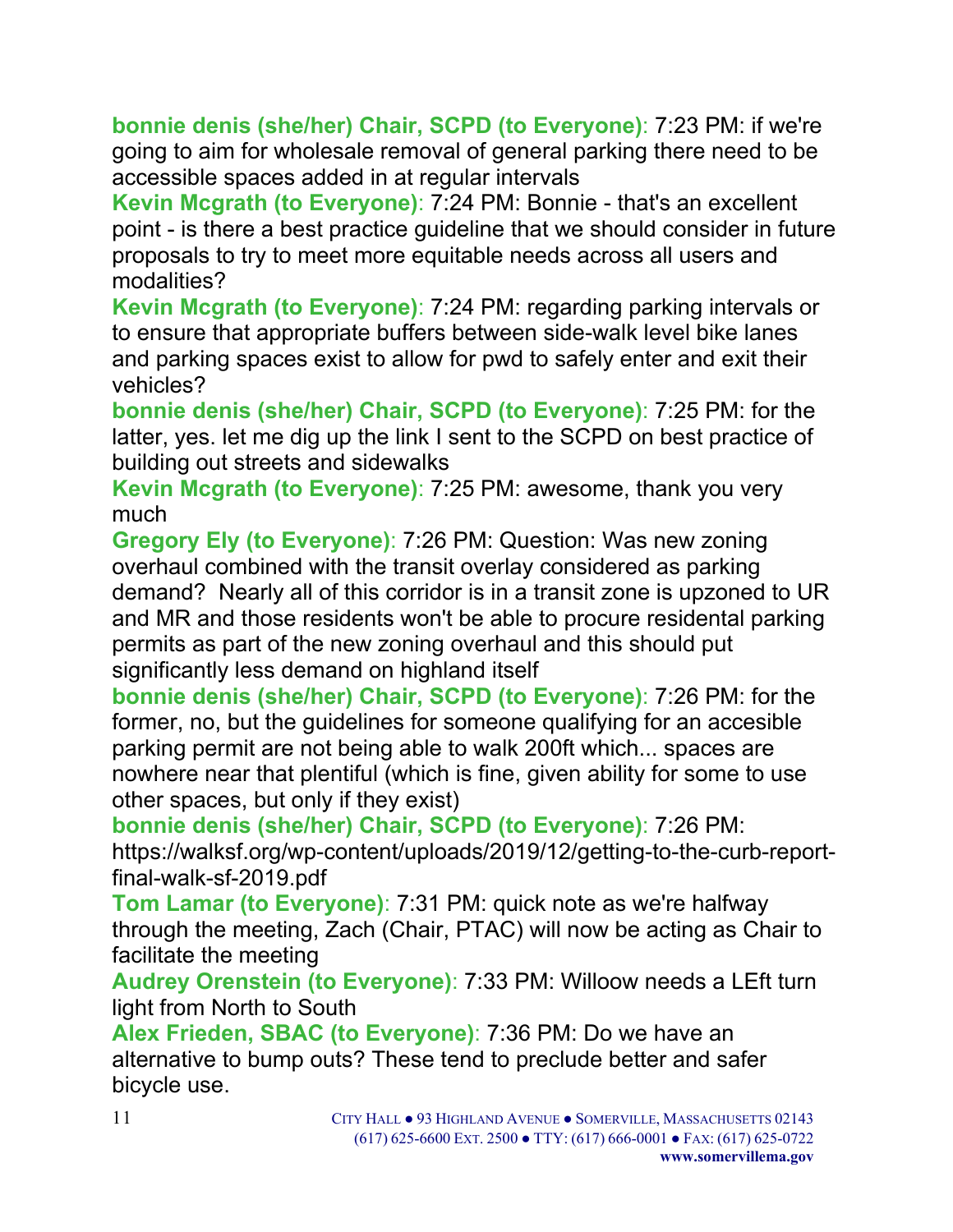**Alex Frieden, SBAC (to Everyone)**: 7:36 PM: (but still gains the benefits)

**Alex Epstein (to Everyone)**: 7:37 PM: If possible, would be helpful to at least include a climbing (eastbound) bicycle lane on Highland Ave from Cutter to Willow. (It would also narrow the travel lanes for traffic calming) **Zachary Rosenberg (to Everyone)**: 7:37 PM: A pedestrian island might be an alternative

**Gregory Ely (to Everyone)**: 7:38 PM: How will these bus routes shift with the GLX?

**Alex Frieden, SBAC (to Everyone)**: 7:38 PM: How long of a crossing is that today? I agree I would prefer island vs this double bump out **Alex Epstein (to Everyone)**: 7:38 PM: +1 to Audrey's comment about improving safety of left turns from Willow onto Highland (especially when on a bike)

**Alex Epstein (to Everyone)**: 7:39 PM: I like the idea of pedestrian refuge islands for unsignalized midblock crossings on Highland, to be able to cross in two stages.

**bonnie denis (she/her) Chair, SCPD (to Everyone)**: 7:40 PM: As a person who uses a wheelchair I would want a reaaaaaally protected island if I was chancing sitting between traffic.

**Ken Carlson (to Everyone)**: 7:40 PM: No bicycle improvements at all on Highland. Is the idea that bicyclists are to use the parallel nighborways?

**Ken Carlson (to Everyone)**: 7:41 PM: If that's the case these neighborways should be made as safe as possible and the wayfinding should be explicit, including wayfinding signs for cylists on Highland itself **ben (to Everyone)**: 7:41 PM: Was a bus lane (that can be used by cyclists) considered along an important transit route like Highland Ave? **Tom Lamar (to Everyone)**: 7:42 PM: I think the city really needs a clearer explanation of how biking will be safe for people of all ages and abilities in this project area

**Nate Kaufman (to Everyone)**: 7:42 PM: So there will continue to be parking on both sides of Highland for virtually the entire length of the street, but no bike lanes at all? How does that meet any of Somerville's long term goals?

**Alex Epstein (to Everyone)**: 7:43 PM: agreed @bonnie, it would need to be a larger than minimum width and well-designed pedestrian island.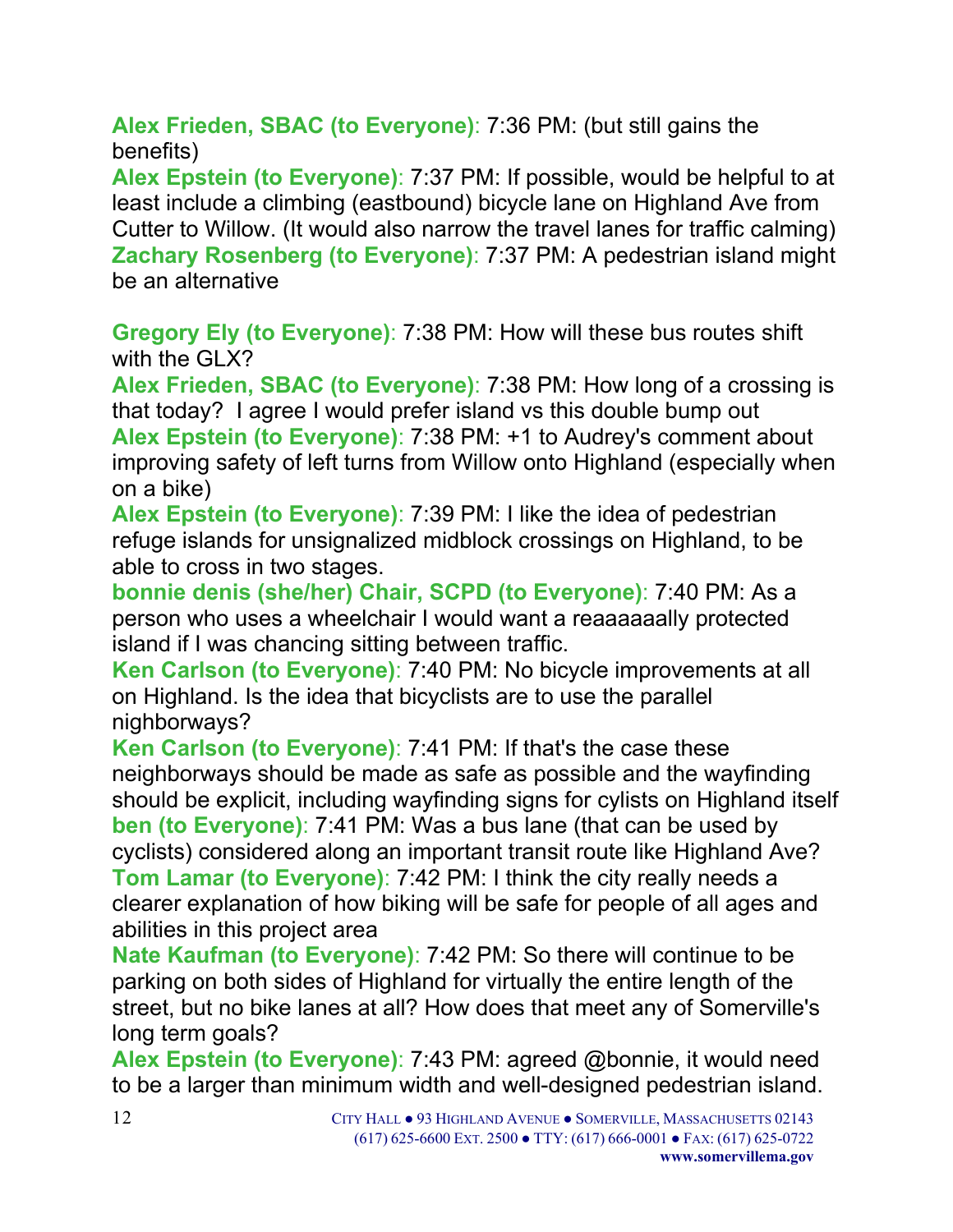**Alex Frieden, SBAC (to Everyone)**: 7:46 PM: + to access spaces (and also to loading zones)

**Ian Woloschin (to Everyone)**: 7:50 PM: It isn't just repurposing parking, it is also enforcing that repurposed parking remains repurposed, instead of just defacto parking.

**Ken Carlson (to Everyone)**: 7:52 PM: hear hear Lena!

**Julia Toof (to Everyone)**: 7:52 PM: 100% agree.

**Ace Young (to Everyone)**: 7:52 PM: +1 for Lena's remarks **Gregory Ely (to Everyone)**: 7:52 PM: Agreed.

**Julia Toof (to Everyone)**: 7:52 PM: We should not be fighting for scraps.

**Ted Alexander (to Everyone)**: 7:52 PM: Thank you Lena - I heartily agree!

**Alex Epstein (to Everyone)**: 7:52 PM: agreed with Lena, thanks for having the courage to say that!

**ben (to Everyone)**: 7:52 PM: Great point Lena!

**Tom Lamar (to Everyone)**: 7:53 PM: Well said Lena!

**bonnie denis (she/her) Chair, SCPD (to Everyone)**: 7:53 PM: agreed, Lena. I apologize for the pitting against the other groups.

**Nate Kaufman (to Everyone)**: 7:53 PM: Yes, Lena!

**Gregory Ely (to Everyone)**: 7:53 PM: There was a parking task force that I was on but Itgot shelved due to COVID

**Martin Pavlinic (to Everyone)**: 7:53 PM: Thanks for that Lena **MARK VOLLINGER (to Everyone)**: 7:53 PM: +1 on lena. City only says "Thanks" == parking is a prioty

**Audrey Orenstein (to Everyone)**: 7:54 PM: Yes, Ken!

**Katie Pierce (to Everyone)**: 7:54 PM: Lena, this needed to be said and you said it so well. completely agree that we're fighting over scraps. **Jessica Ferguson (to Everyone)**: 7:56 PM: In this map, what are the

distinctions between sharrows and enhanced sharrows?

**bonnie denis (she/her) Chair, SCPD (to Everyone)**: 8:03 PM: I think Alex Frieden had a hand up for a while too

**Tom Lamar (to Everyone)**: 8:03 PM: @Jessica I believe "enhanced sharrows" are brighter green-backed sharrows, like on the northern part of School St. (Neither type of sharrow has much of an effect on safety) **Lian Guertin (to Everyone)**: 8:04 PM: (I can't find the raise hand option but would like to speak)

**Laura Evans (to Everyone)**: 8:04 PM: presumably there will be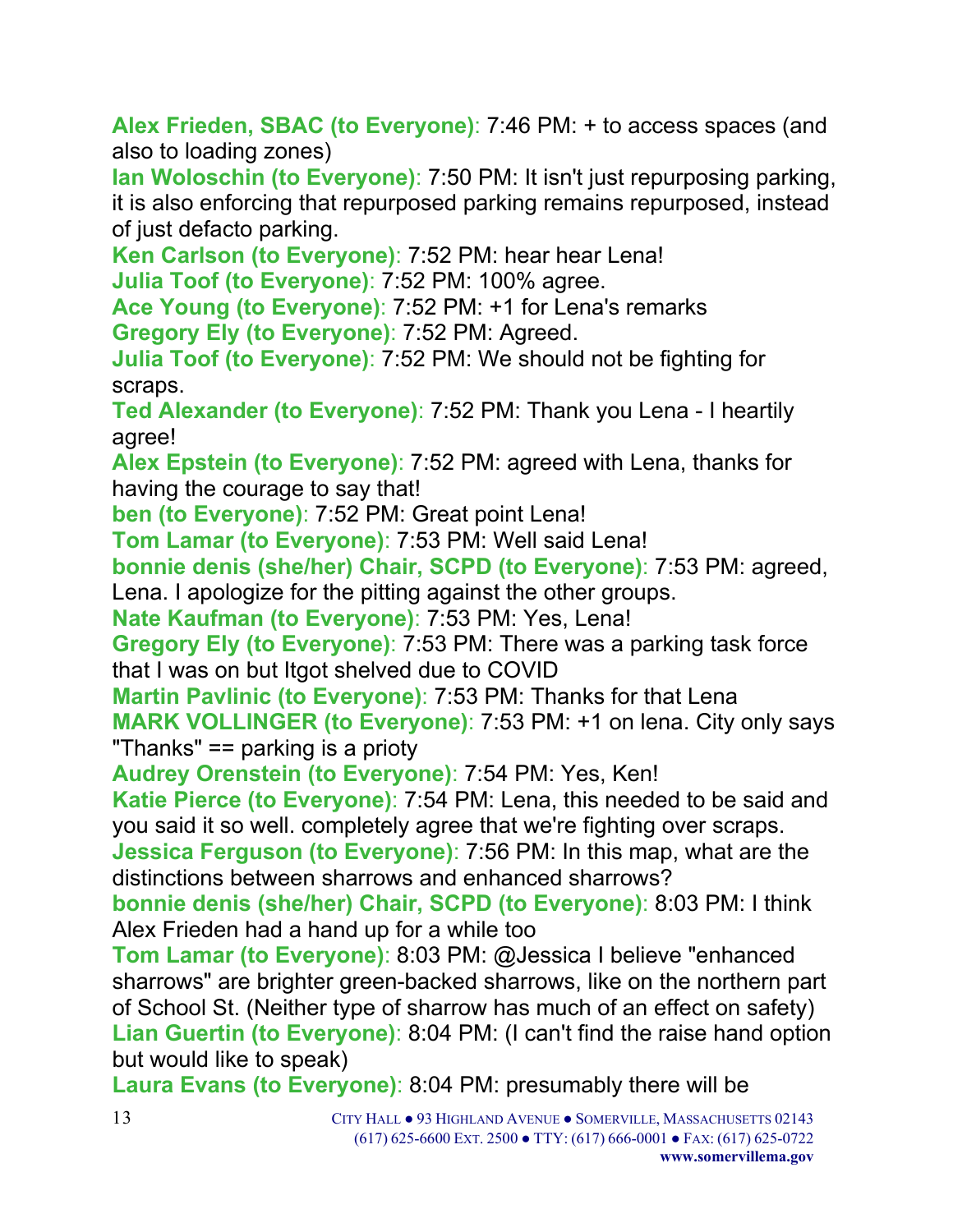changes to bus routes post-GLX - do these changes on the N-S streets preclude buses there?

**Tom Lamar (to Everyone)**: 8:05 PM: @Lian You can jsut physically raise your hand on-camera

**bonnie denis (she/her) Chair, SCPD (to Everyone)**: 8:05 PM: Tom, not everyone can do that

**bonnie denis (she/her) Chair, SCPD (to Everyone)**: 8:06 PM: or feels comfortable being on camera

**Tom Lamar (to Everyone)**: 8:06 PM: @bonnie good point **Alex Epstein (to Everyone)**: 8:06 PM: Would be good to see an inventory of all Highland Ave parking spaces, and what fraction of them are accessible and loading zone, versus just general parking. I feel like the latter should be considered discretionary--AFTER that space has been prioritized for accessible and loading spaces along with transit, pedestrian, and bicycle use.

**bonnie denis (she/her) Chair, SCPD (to Everyone)**: 8:07 PM: they city was working last year on creating aninventory of all spaces.. have not seen fruit of that labor.

**bonnie denis (she/her) Chair, SCPD (to Everyone)**: 8:07 PM: (I don't know if it got shelved with the rest of the parking work group) **Jessica Ferguson (to Everyone)**: 8:08 PM: I believe Bonnie is referring to the parking study, which was postponed due to COVID.

**bonnie denis (she/her) Chair, SCPD (to Everyone)**: 8:08 PM: yes. It was one part of the parking study.

**bonnie denis (she/her) Chair, SCPD (to Everyone)**: 8:08 PM: I think it's an important piece to pick up regardless of anything else given how it ties in to this work

**Julia Toof (to Everyone)**: 8:08 PM: Personally, I travel on Highland all the time from East Somerville to Davis on the 90. It's not necessarily a destination when two bus lines go through it. The 90, for example, is often late because of the combination of traffic, stop lights, and many stops.

**Gregory Ely (to Everyone)**: 8:09 PM: I believe it was going to be too problematic to do parking count during COVID

**bonnie denis (she/her) Chair, SCPD (to Everyone)**: 8:09 PM: is parking count not also an outdoor activity, much like the work of redesigning our streets?

**Gregory Ely (to Everyone)**: 8:10 PM: I think there was concern that the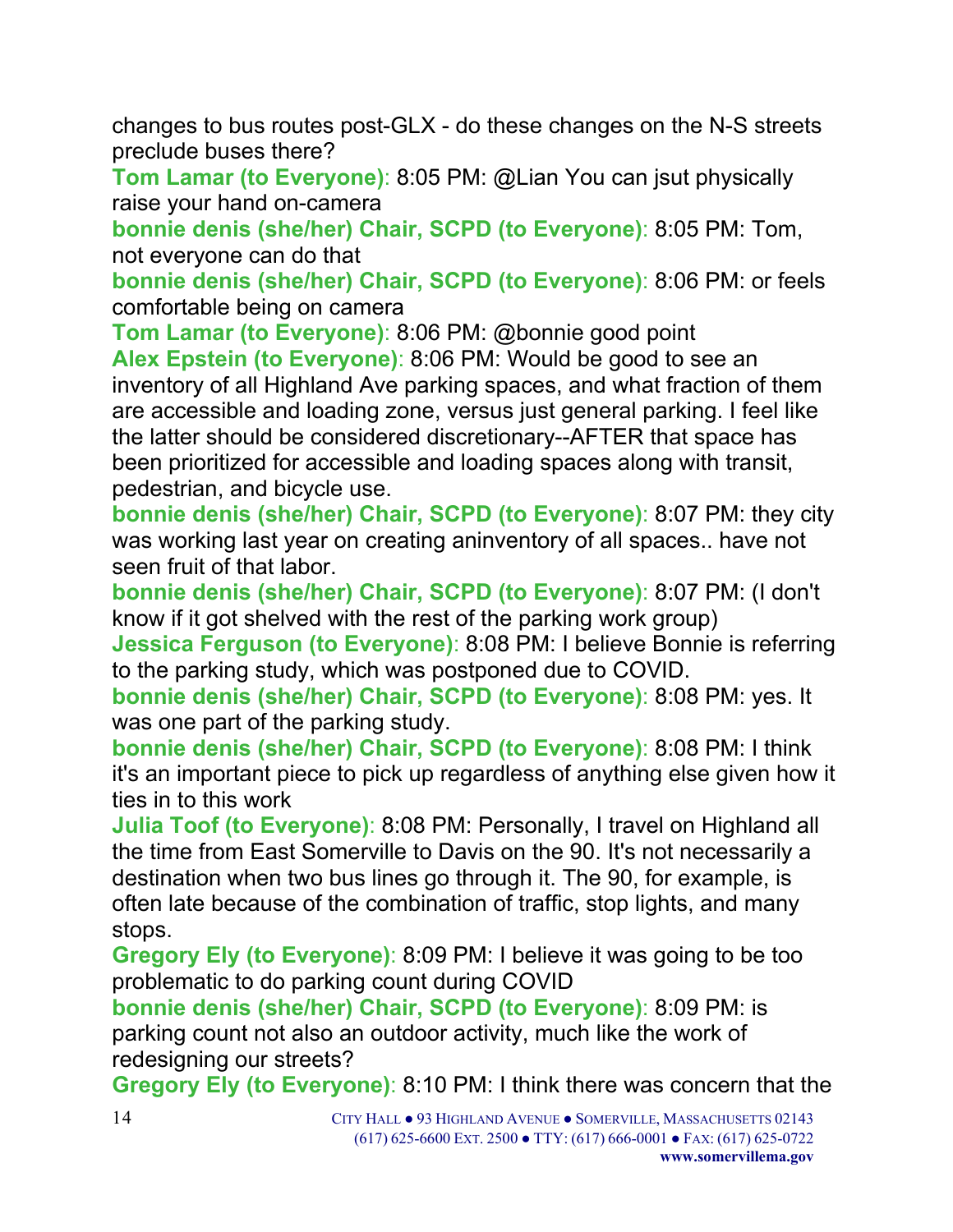bid for contract for counting parking would be too expensive.

**Ian Woloschin (to Everyone)**: 8:10 PM: Many people are WFH and therefore not moving cars these days, so it skews counts that assume some people will drive to work during the day, allowing those spaces to be used for other purposes. Around the high school this is definitely a problem if teachers are expected to park on the street.

**alan moore (to Everyone)**: 8:10 PM: what does parking counts have to do with Covid? There's no human interaction.

**Vitor Pamplona, PTAC (to Everyone)**: 8:11 PM: Adding my voice to the suggestion to seriouly consider removing all parking in one side of highland, remap acessibility and loading zones and open space for bike lanes and/or better bus service.

**alan moore (to Everyone)**: 8:13 PM: I'll vote for that.

**Vitor Pamplona, PTAC (to Everyone)**: 8:13 PM: I also support the suggestion of removing all parking on Central St between Somerville ave and Summer st and extending the PROTECTED bike lane downhill to make sure south bound bikers get where they want to go (Somerville Ave)

**Gregory Ely (to Everyone)**: 8:14 PM: Also the connections from community path or neighborways are pretty terrifying (i.e. central or lowell). If Highland is desntination it needs to be safe for everymode to get there.

**Ted Alexander (to Everyone)**: 8:15 PM: On the parking study: we learned at one of the recent PTAC meetings that the city used the software it purchased for that study to do the parking counts on western Washington St. I'm not sure whether this has been used to inventory spaces on Highland or whether it is still available.

**Julia Toof (to Everyone)**: 8:16 PM: I also support removing more parking from Highland, preferably removing discretionary parking on one side completely, and removing parking on Central St all the way down. There will never be as many people biking as we would like without a solid, protected network that makes more people feel comfortable. **Nate Kaufman (to Everyone)**: 8:16 PM: +1

**Vitor Pamplona, PTAC (to Everyone)**: 8:19 PM: Let's get that Parking Study effort started, please. We can help motivating other departmnets of the city if needed.

**MARK VOLLINGER (to Everyone)**: 8:20 PM: the parking study is paid for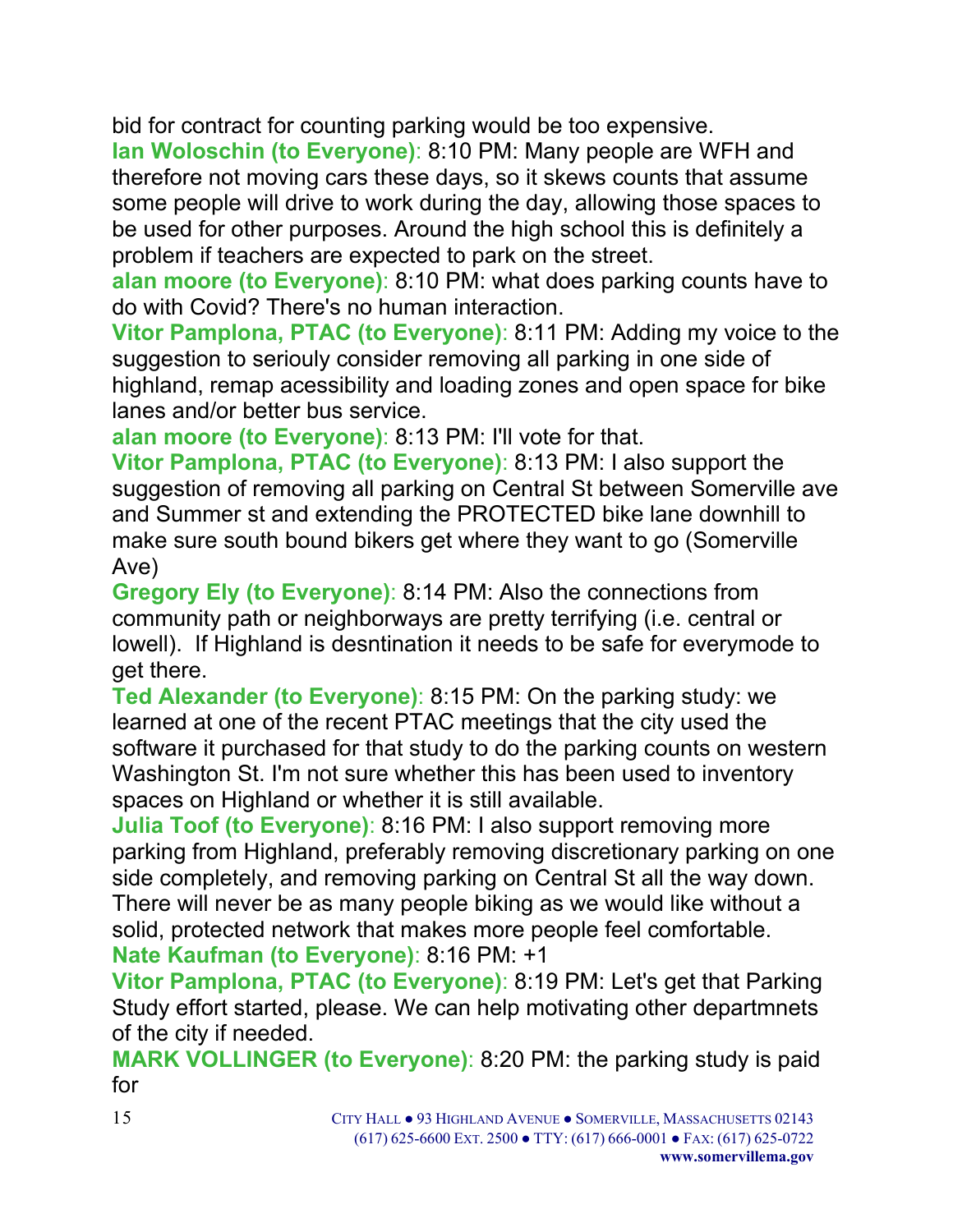**MARK VOLLINGER (to Everyone)**: 8:20 PM: the budge line item was last year

**Laura Evans (to Everyone)**: 8:20 PM: can we even do a parking study now, since parking use is so weird?

**MARK VOLLINGER (to Everyone)**: 8:20 PM: they did not extend it as the money was already spent

**Tom Lamar (to Everyone)**: 8:22 PM: Quick reminder to everyone that we're planning to send a copy of the chat to the city afterwards for them to help them incorporate this feedback; please let me know if would prefer to have their name or comments omitted from the chat transcript **Jessica Ferguson (to Everyone)**: 8:22 PM: Bike boxes are also less effective when drivers just pull into them

**Tom Lamar (to Everyone)**: 8:24 PM: Here's a powerful quote from the Vision Zero Action Plan: "However, there are still gaps in Somerville's low-stress network, and on some of the busiest streets, traditional painted bicycle lanes are not sufficient to keep bicyclists safe, with heavy vehicle traffic, turning vehicles, and high-turnover parking or to encourage bicycle by people of all ages and abilities. According to the American Journal of Public Health, injury rates on streets with bicycle lanes were about 50% lower than those without any bike facilities; this improved to 90% on streets with separated bicycle facilities. Making streets safer for bicyclists is also proven to dramatically increase ridership of bicycle facilities, as more users feel comfortable riding on a low-stress, separated facility than they had with a painted bike lane." (from https://www.somervillema.gov/sites/default/files/vision-zero-actionplan.pdf )

**alan moore (to Everyone)**: 8:24 PM: I agree with Ian, my daughter would only bike to the HS via Highland on the sidewalk and sometime get yelled at.

**Kevin Mcgrath (to Everyone)**: 8:25 PM: I would also say, the city needs to seriously consider how it regulates parking. Many properties have offstreet parking available, but landlords are absent, leaving parking garages to fall apart, they rent parking spaces out to non-tenants, or fill these garages with junk to continue to use rental properties as storage. If a property is not owner occupied, landlords should be required to offer any available off-street parking to tenants. The city should do more to ensure off-street parking is actually usable.

**bonnie denis (she/her) Chair, SCPD (to Everyone)**: 8:26 PM: YES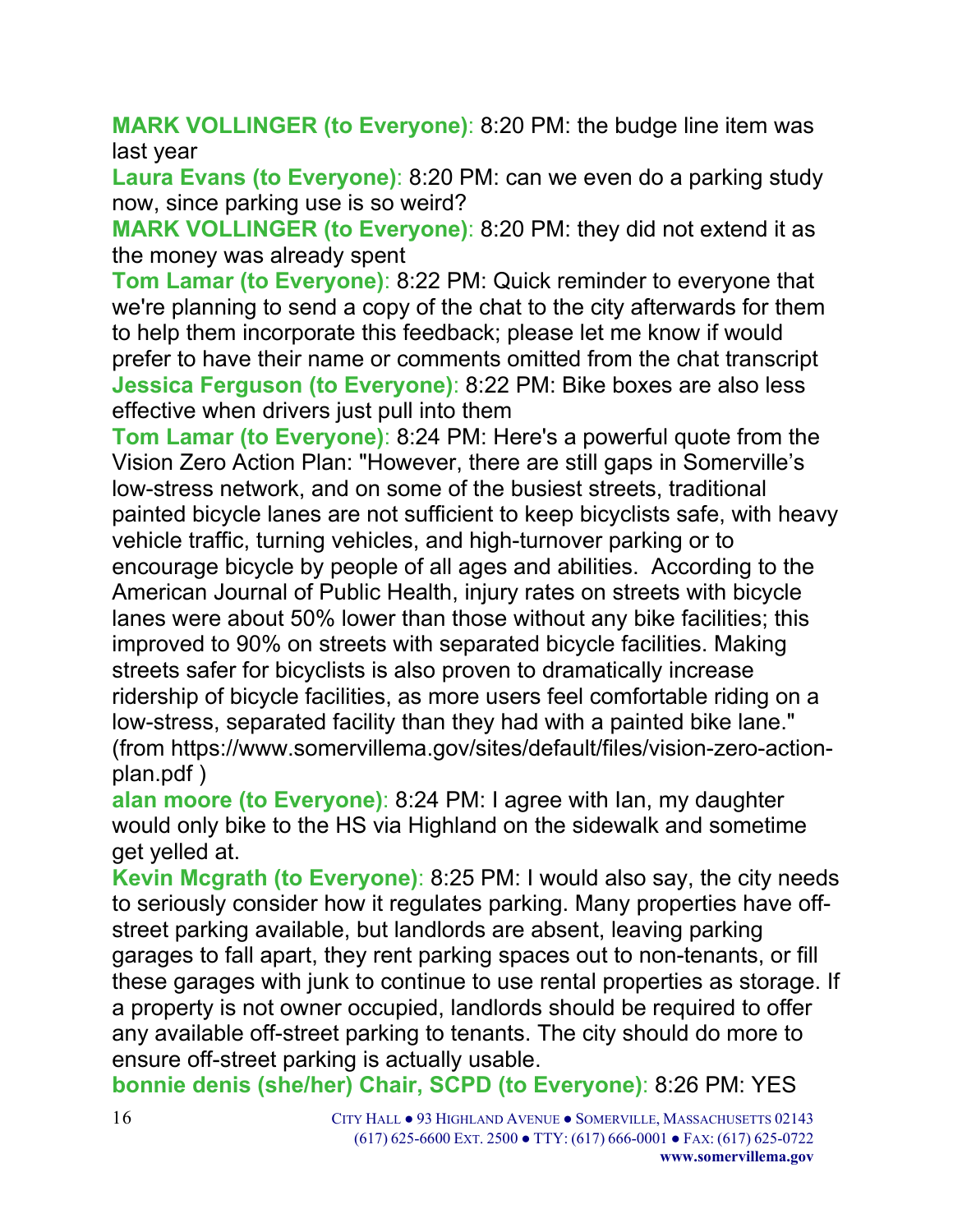Kevin. This was brought up in the shelved parking study work group **Ted Alexander (to Everyone)**: 8:28 PM: One comment on a specific aspect of the plan: I was very happy to see the extensions of sidewalks around trees where the trees currently narrow the sidewalk to the point where it is not accessible. Please keep that in the plan! It would be great to see this feature everywhere in the city on residential streets where trees block the sidewalk.

**Ted Lester (to Everyone)**: 8:28 PM: Another comment on specific aspect: Glad to see the raised crosswalks on as many intersections as possible

**Colin (to Everyone)**: 8:28 PM: Co-signed

**Laura Evans (to Everyone)**: 8:29 PM: +1 for sidewalks around trees **Julia Toof (to Everyone): 8:30 PM: @Tom It's true, many people would** love to bike but see it as too dangerous without a linked network, and thus see it as recreation rather than a viable form of transportation. **Vitor Pamplona, PTAC (to Everyone)**: 8:31 PM: Highland is a good

walking experience today but it could be an amazing bike ride experience.

**Ted Lester (to Everyone)**: 8:31 PM: Also, really like the design of Central to with bi-directional bike facilities. In addition to considering extending the treatment to the south, the City should consider extending good infrastructure Northbound to GLX and CPX

**Julia Toof (to Everyone)**: 8:32 PM: +1 for raised crosswalks and sidewalks around trees

**Paola Massoli (to Everyone)**: 8:33 PM: Raised crosswalks please, to make cars slow down as much as possible.

**Tom Lamar (to Everyone)**: 8:35 PM: Raised crosswalks would be great, and a project like this should be the perfect project to build a lot of them

**Lena Webb (she/her/hers) (to Everyone)**: 8:35 PM: +1 Bonnie **Lena Webb (she/her/hers) (to Everyone)**: 8:38 PM: YES.

**Ian Woloschin (to Everyone)**: 8:38 PM: Yup.

**Nate Kaufman (to Everyone)**: 8:40 PM: Yes, Zack. Pedestrians, transit, bikes, then cars. Those are the city's own stated priorities, echoed constantly by the mayor. The design for Highland doesn't reflect these stated priorities at all.

**Gregory Ely (to Everyone)**: 8:41 PM: I also think if the city is going to prioritize parking so significantly it should state it as a goal for its streets